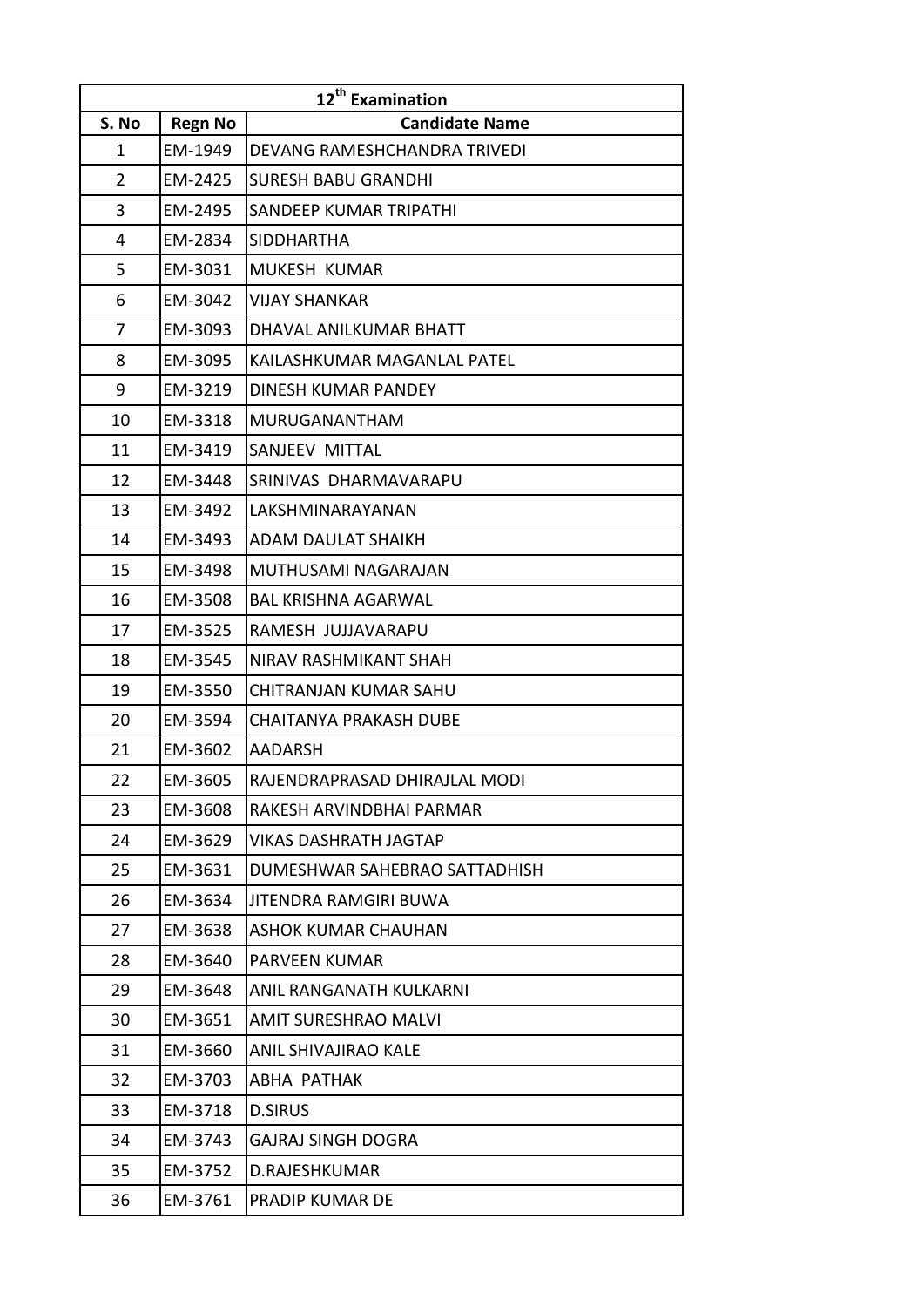| 12 <sup>th</sup> Examination |                |                                  |
|------------------------------|----------------|----------------------------------|
| S. No                        | <b>Regn No</b> | <b>Candidate Name</b>            |
| 37                           | EM-3762        | <b>UMESH RAO BISE</b>            |
| 38                           | EM-3783        | <b>AKRAM ALI</b>                 |
| 39                           | EM-3792        | RISHI CHAWLA                     |
| 40                           | EM-3795        | <b>MAHESH KUMAR MAHESHWARI</b>   |
| 41                           | EM-3817        | TEJNARAYAN SINGH                 |
| 42                           | EM-3832        | RAMKUMAR M.G                     |
| 43                           | EM-3833        | <b>L.V.SENTHIL KUMAR</b>         |
| 44                           | EM-3838        | NAGARAJU THALLURI                |
| 45                           | EM-3839        | NAGARAJ S                        |
| 46                           | EM-3859        | SOMESH KRISHNAN                  |
| 47                           | EM-3900        | SHYAM KISHOR PRASAD SRIVASTAVA   |
| 48                           | EM-3923        | JAYWANT RAMDAS BAVISKAR          |
| 49                           | EM-3930        | AKSHAT KUMAR BARANWAL            |
| 50                           | EM-3952        | S MALARVANNAN                    |
| 51                           | EM-3957        | BHARAT JAGJIVANDAS MAJITHIA      |
| 52                           | EM-3975        | VIJAYKUMAR ABASAHEB PATIL        |
| 53                           | EM-3980        | NAWAB ABDULLAH FAKIH             |
| 54                           | EM-3981        | ARIJIT CHAUDHURI                 |
| 55                           | EM-3993        | <b>SHIVAKUMAR</b>                |
| 56                           | EM-4010        | DEVESH PRAMOD DUBLE              |
| 57                           | EM-4021        | VANCHA BANAGRU REDDY             |
| 58                           | EM-4051        | DINESH CHANDRA                   |
| 59                           | EM-4054        | PRADEEP KUMAR SAHU               |
| 60                           | EM-4063        | VIVEK GUPTA                      |
| 61                           | EM-4079        | TULSHIRAM VITTHALRAO WAGHMARE    |
| 62                           | EM-4090        | <b>GANAPATHY SUBRAMANIAM S</b>   |
| 63                           | EM-4153        | S.MURUGESAN                      |
| 64                           | EM-4217        | <b>SUNIL PORWAL</b>              |
| 65                           | EM-4246        | <b>VIJAYKUMAR RAMBHAU DAVATE</b> |
| 66                           | EM-4253        | <b>HEMANT GUPTA</b>              |
| 67                           | EM-4256        | <b>KAPIL KUMAR CHAUHAN</b>       |
| 68                           | EM-4266        | <b>SUNIL KUMAR TRIPATHI</b>      |
| 69                           | EM-4276        | VENKATA KISHORE GUNDAPANEDI      |
| 70                           | EM-4292        | SHABBIR USMAN MUJAWAR            |
| 71                           | EM-4318        | UMED KUMAR YADAV                 |
| 72                           | EM-4326        | MANGESH DHARMA KALE              |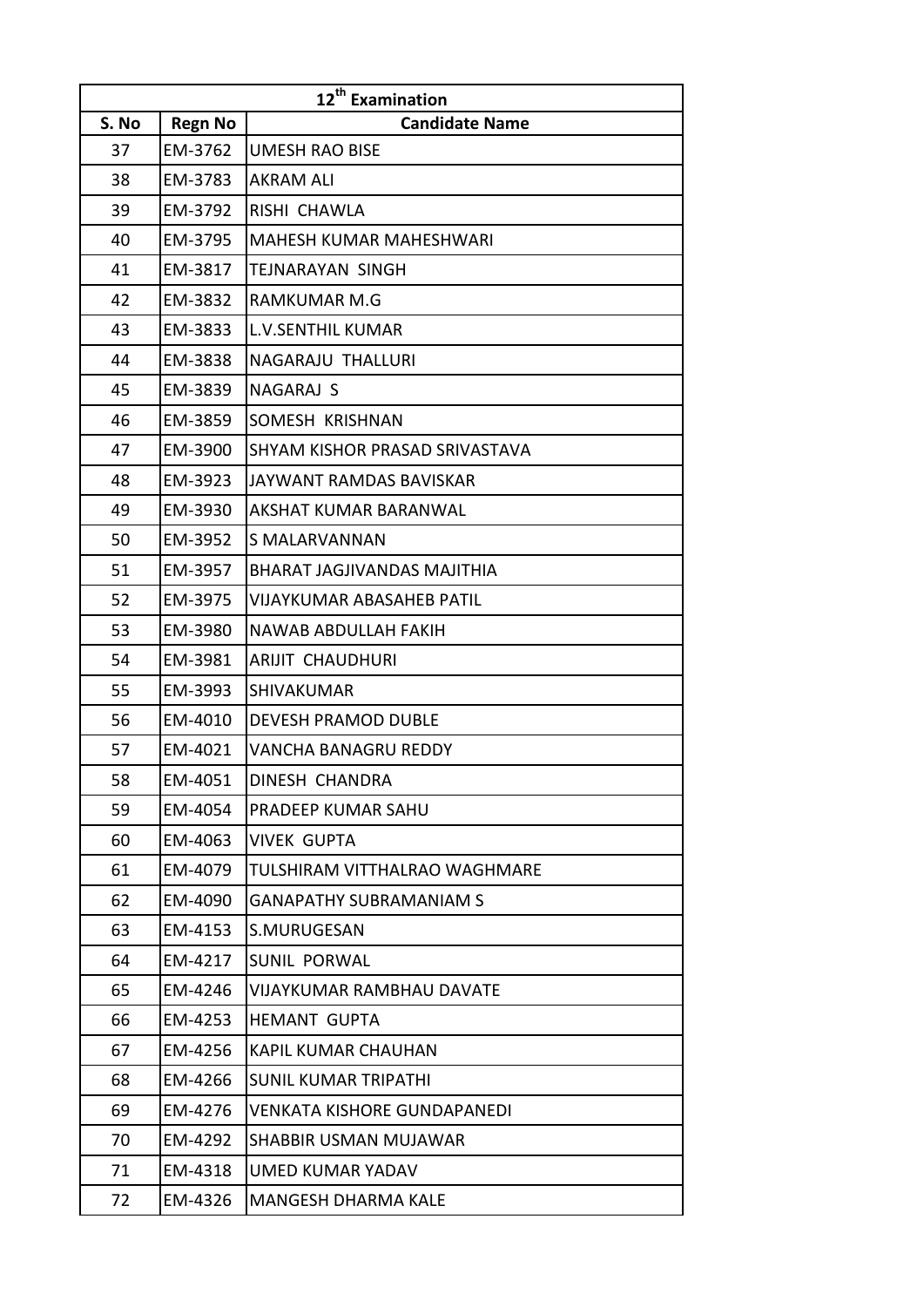| 12 <sup>th</sup> Examination |                |                                 |
|------------------------------|----------------|---------------------------------|
| S. No                        | <b>Regn No</b> | <b>Candidate Name</b>           |
| 73                           | EM-4327        | RAVINDRA SURYAKANT KARAMBELKAR  |
| 74                           | EM-4338        | NAGESH KUMAR                    |
| 75                           | EM-4378        | <b>GURDISH SINGH SABHARWAL</b>  |
| 76                           | EM-4407        | MAHESHKUMAR KIRTANBHAI VALAND   |
| 77                           | EM-4426        | AVINASH SUKHADEO PADWAL         |
| 78                           | EM-4432        | <b>B MOHAN RAO</b>              |
| 79                           | EM-4452        | LAXMANBHAI CHELABHAI PATEL      |
| 80                           | EM-4521        | N.HARI PRASANNA                 |
| 81                           | EM-4537        | <b>VINAY RAO</b>                |
| 82                           | EM-4580        | <b>RAGHURAJ PURI</b>            |
| 83                           | EM-4584        | RANGAPPA MANTAPPA YADAHALLI     |
| 84                           | EM-4616        | SAI PAVAN KUMAR ALLURU          |
| 85                           | EM-4666        | SRIKANTH NEELI                  |
| 86                           | EM-4669        | NEERAJ TIWARI                   |
| 87                           | EM-4699        | <b>BIPINSON.A.K</b>             |
| 88                           | EM-4701        | <b>SAMVED SUNIL PATIL</b>       |
| 89                           | EM-4722        | <b>SUNIL SURYAKANT GUJRATHI</b> |
| 90                           | EM-4734        | ANAND BHARTI                    |
| 91                           | EM-4740        | <b>ASHOK ALVA</b>               |
| 92                           | EM-4762        | AJAY DAMODAR AURADKAR           |
| 93                           | EM-4783        | <b>PRATHVI SINGH RATHORE</b>    |
| 94                           | EM-4817        | <b>VK RAMARAJU</b>              |
| 95                           | EA-4860        | P.MUTHUKUMAR                    |
| 96                           | EA-4891        | P.T. SANTOSH RAO                |
| 97                           | EA-5160        | SACHIN SHASHIKANT VIBHUTE       |
| 98                           | EA-7105        | ANIMON KOCHUNARAYANAN           |
| 99                           | EA-8119        | SACHIN SUBHASH PATNAIK          |
| 100                          | EA-10010       | SRINIVASAN CHARI                |
| 101                          | EA-10072       | RAJESH MOTIRAM JADHAV           |
| 102                          | EA-10104       | PONNUSAMY THOMAS MANOGARAN      |
| 103                          | EA-10282       | SAVITHA K S                     |
| 104                          | EA-10497       | JAYACHANDRAN POOVEN THEROTH     |
| 105                          | EA-10505       | ANU KUMAR PRASAD                |
| 106                          | EA-10507       | PRAKASH BHAUSO PATIL            |
| 107                          | EA-10747       | SANKALP VED                     |
| 108                          | EA-10846       | NARESH AILANEY                  |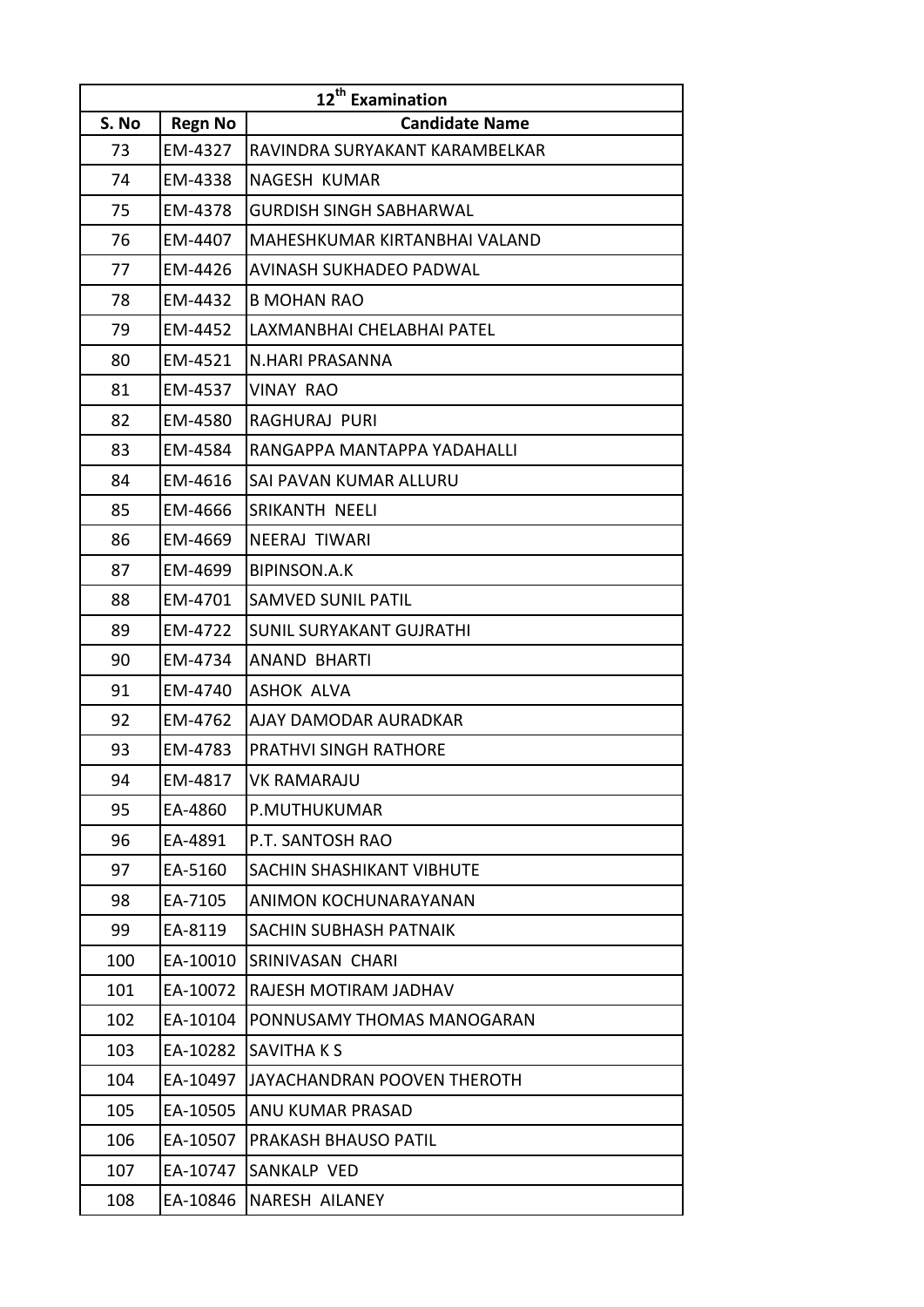| 12 <sup>th</sup> Examination |                |                                    |
|------------------------------|----------------|------------------------------------|
| S. No                        | <b>Regn No</b> | <b>Candidate Name</b>              |
| 109                          | EA-10929       | M KADHIRVELU                       |
| 110                          | EA-11236       | SARBESHWAR NAYAK                   |
| 111                          | EA-11266       | NARAYANA AJAYA KUMAR               |
| 112                          | EA-11274       | SAYANTAN DEY                       |
| 113                          | EA-11282       | <b>GANESAN SHANMUGHAM</b>          |
| 114                          | EA-11398       | RAMESH CHANDRA BANSAL              |
| 115                          | EA-11409       | <b>DEEPAK KUMAR</b>                |
| 116                          | EA-11421       | RAHUL MADHUSUDAN DESHPANDE         |
| 117                          | EA-11427       | <b>GIRISH GOPINATHRAO BODLE</b>    |
| 118                          | EA-11460       | <b>PREM KUMAR TRIPATHI</b>         |
| 119                          | EA-11478       | <b>NAGARAJAN P</b>                 |
| 120                          | EA-11483       | SHIVASHANKAR BASAVARAJ ALAND       |
| 121                          | EA-11496       | <b>WALMIK MADHAVRAO SURVASE</b>    |
| 122                          | EA-11506       | <b>MANOJ KUMAR SRIVASTAVA</b>      |
| 123                          | EA-11582       | <b>ANKUR TAYAL</b>                 |
| 124                          | EA-11599       | CHETANKUMAR JAGDISHCHANDRA LAD     |
| 125                          | EA-11625       | AMIT PRATAPSINH ASHER              |
| 126                          | EA-11745       | MUKESH NEGI                        |
| 127                          | EA-11820       | <b>BASAVRAJ MALLINATH KHAIRATE</b> |
| 128                          | EA-11904       | <b>SANTOSH KUMAR MOHANTY</b>       |
| 129                          | EA-11955       | MOHAMMED ABRAR SHEIKH              |
| 130                          | EA-11987       | RAMAN BEHARI SAXENA                |
| 131                          | EA-12071       | HASMUKHBHAI UDESING CHAUHAN        |
| 132                          | EA-12100       | RAJEEV SHRIKANT KUDALE             |
| 133                          | EA-12125       | AMAR NATH PRASAD                   |
| 134                          | EA-12276       | <b>SAURABH KUMAR SRIVASTAVA</b>    |
| 135                          | EA-12299       | <b>SUSHIL UPPAL</b>                |
| 136                          | EA-12302       | RAJULAIAH UDARA                    |
| 137                          | EA-12403       | <b>KATHIRVEL R</b>                 |
| 138                          | EA-12409       | <b>JAY MAZUMDAR</b>                |
| 139                          | EA-12423       | SATHIESRAJ DEVARAJAN               |
| 140                          | EA-12480       | PARANTHAMAN.S                      |
| 141                          | EA-12482       | <b>BHAWANDEEP SINGH SIDHU</b>      |
| 142                          | EA-12566       | MANISH KUMAR AGRAWALLA             |
| 143                          | EA-12802       | <b>SRI HARI KANAGALA</b>           |
| 144                          | EA-12803       | <b>SANTOSH VITHAL SAWANT</b>       |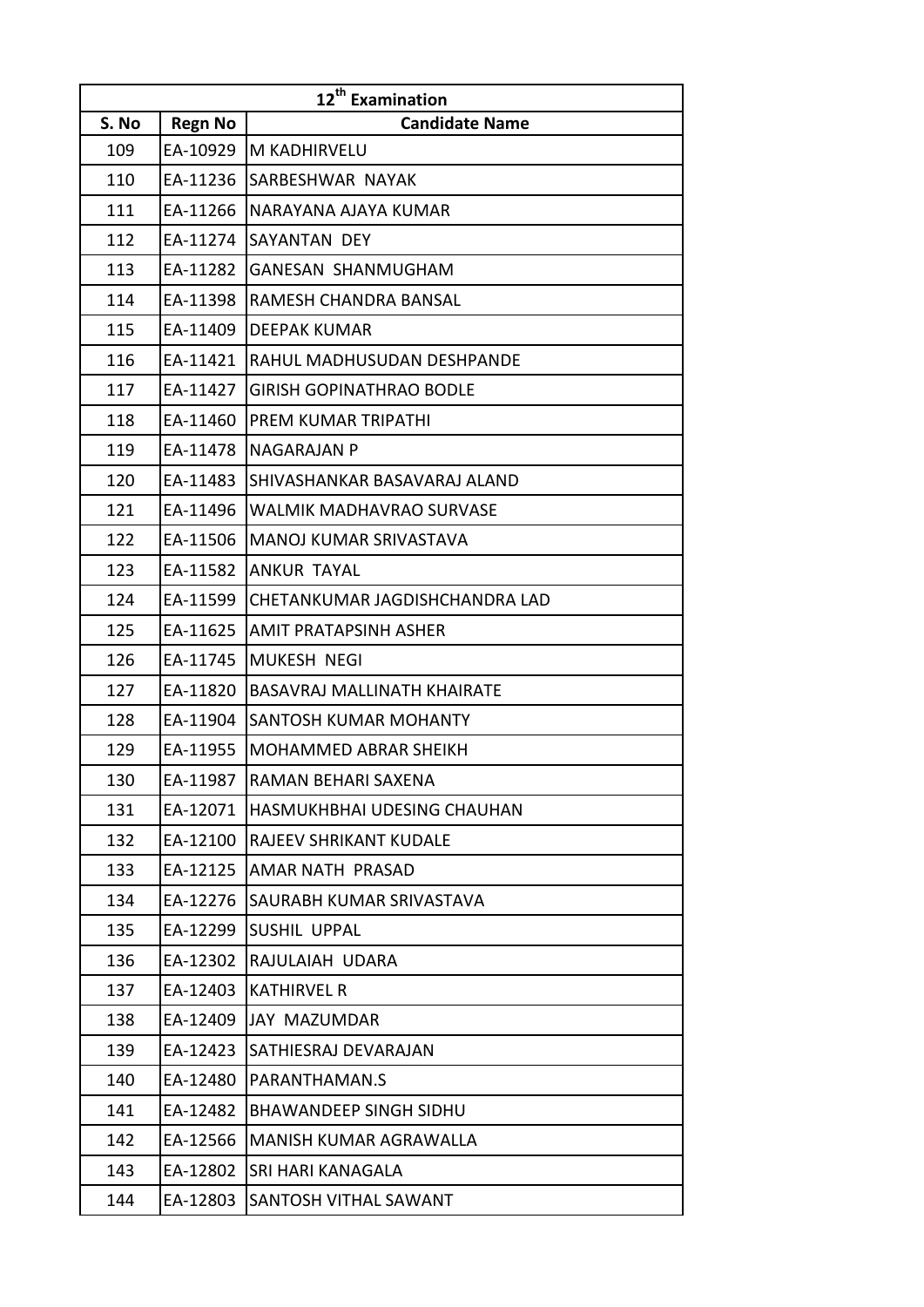| 12 <sup>th</sup> Examination |          |                                     |
|------------------------------|----------|-------------------------------------|
| S. No                        | Regn No  | <b>Candidate Name</b>               |
| 145                          | EA-12884 | <b>INDERPAL DHULL</b>               |
| 146                          | EA-12900 | <b>BALVINDER SINGH</b>              |
| 147                          | EA-12937 | AJAYKUMAR MAGANBHAI SORATHIYA       |
| 148                          | EA-12942 | ASHISH JAMNADAS KHUBNANI            |
| 149                          | EA-13108 | <b>GANESH DASHARATH KUTE</b>        |
| 150                          | EA-13199 | PRAVEEN AGARWAL                     |
| 151                          | EA-13276 | RITESH KUMAR BHONGADE               |
| 152                          | EA-13279 | RAJ ANAND SINHA                     |
| 153                          | EA-13299 | <b>HIMMAT ABA VIRKAR</b>            |
| 154                          | EA-13303 | <b>MANAS KUMAR BHATTACHARYA</b>     |
| 155                          | EA-13339 | <b>MANOJ SHIVAJI YELE</b>           |
| 156                          | EA-13579 | RAVINDRA KUMAR                      |
| 157                          | EA-13639 | VIVEKANAND PRABHAKARRAO KORANGLEKAR |
| 158                          | EA-13664 | AJAY KISANRAO GODASE                |
| 159                          | EA-13668 | PARESH VRAJLAL SHAPARIA             |
| 160                          | EA-13713 | JAIDEEP AGARWAL                     |
| 161                          | EA-13719 | <b>MANOHAR RAMANA RAO</b>           |
| 162                          | EA-13727 | <b>SUNIL KUMAR SAHOO</b>            |
| 163                          | EA-13920 | <b>RAJIV KUMAR GHOSH</b>            |
| 164                          | EA-13974 | CHIRANJIT SUBRATA PODDAR            |
| 165                          | EA-14015 | <b>ANKUSH NAGORI</b>                |
| 166                          | EA-14116 | JASPINDER SINGH                     |
| 167                          | EA-14135 | PRALHAD MADAHAORAO PATKI            |
| 168                          | EA-14137 | JAGADEESAN RAJA SEKHAR              |
| 169                          | EA-14182 | GANESH CHANDRA MISHRA               |
| 170                          | EA-14188 | CHILAMBURAJ A                       |
| 171                          | EA-14218 | RAJENDRA KHADATKAR                  |
| 172                          | EA-14256 | VIRSINGBHAI TITABHAI DAMOR          |
| 173                          | EA-14259 | PANKAJ JAYANTIBHAI PATEL            |
| 174                          | EA-14264 | <b>INDRA MOHAN MISHRA</b>           |
| 175                          | EA-14331 | AMIT BALCHANLDRA SHANBAG            |
| 176                          | EA-14355 | PRAVEEN KUMAR REDDY YERRAGONDA      |
| 177                          | EA-14388 | RUPESH VINODCHANDRA MISTRY          |
| 178                          | EA-14397 | RAMA JEYA SAMIRAJU                  |
| 179                          | EA-14457 | <b>VIKAS SURYABHAN DESHMUKH</b>     |
| 180                          | EA-14462 | PARTHOTTU SAKARIAH MATHEW           |